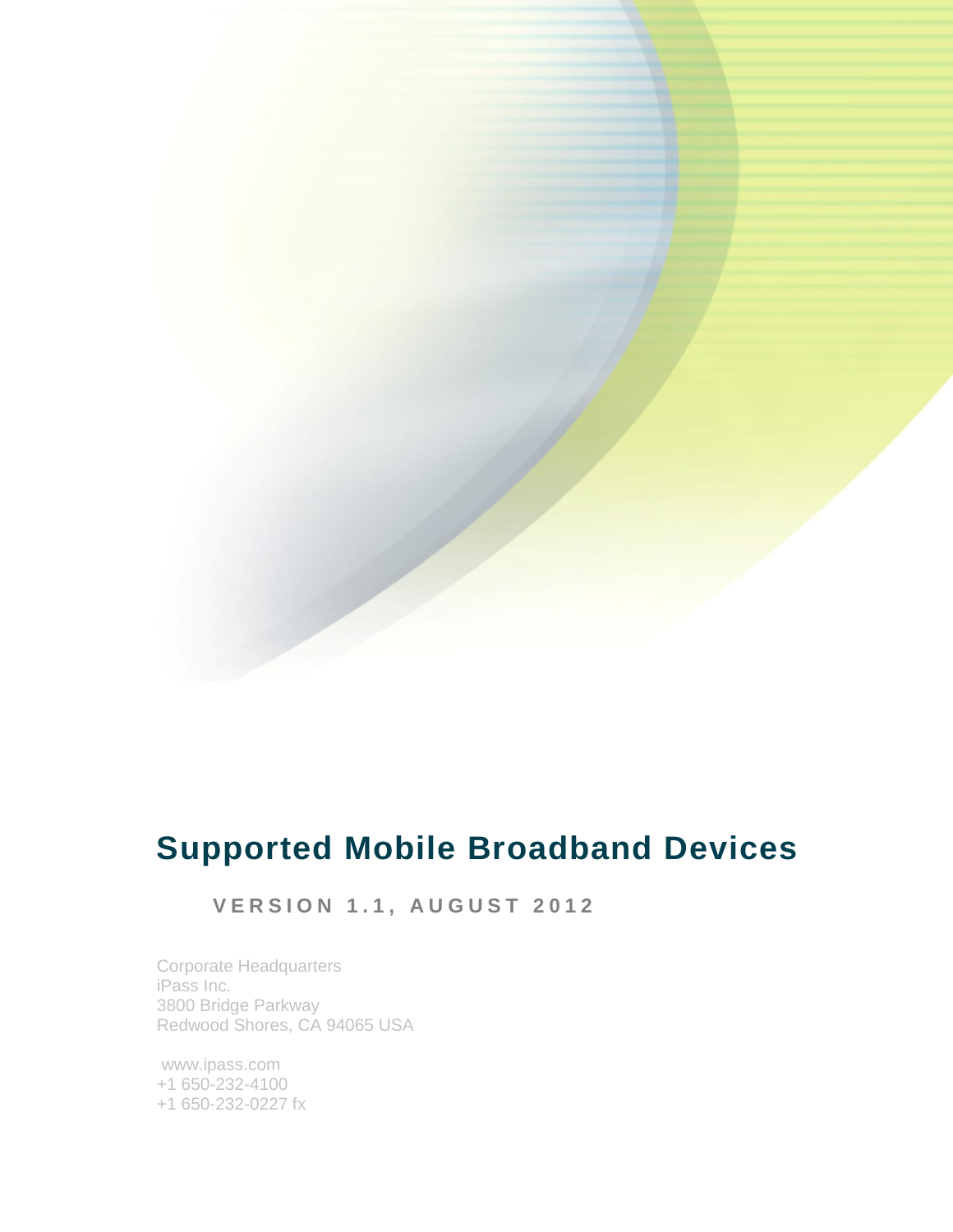#### *Copyright © 2012, iPass Inc. All rights reserved.*

#### *Trademarks*

*iPass, iPassConnect, ExpressConnect, iPassNet, RoamServer, NetServer, iPass Mobile Office, DeviceID, EPM, iSEEL, iPass Alliance, Open Mobile, and the iPass logo are trademarks of iPass Inc.*

*All other brand or product names are trademarks or registered trademarks of their respective companies.* 

#### *Warranty*

*No part of this document may be reproduced, disclosed, electronically distributed, or used without the prior consent of the copyright holder.* 

*Use of the software and documentation is governed by the terms and conditions of the iPass Corporate Remote Access Agreement, or Channel Partner Reseller Agreement.*

*Information in this guide is subject to change without notice.* 

*Every effort has been made to use fictional companies and locations in this manual. Any actual company names or locations are strictly coincidental and do not constitute endorsement.*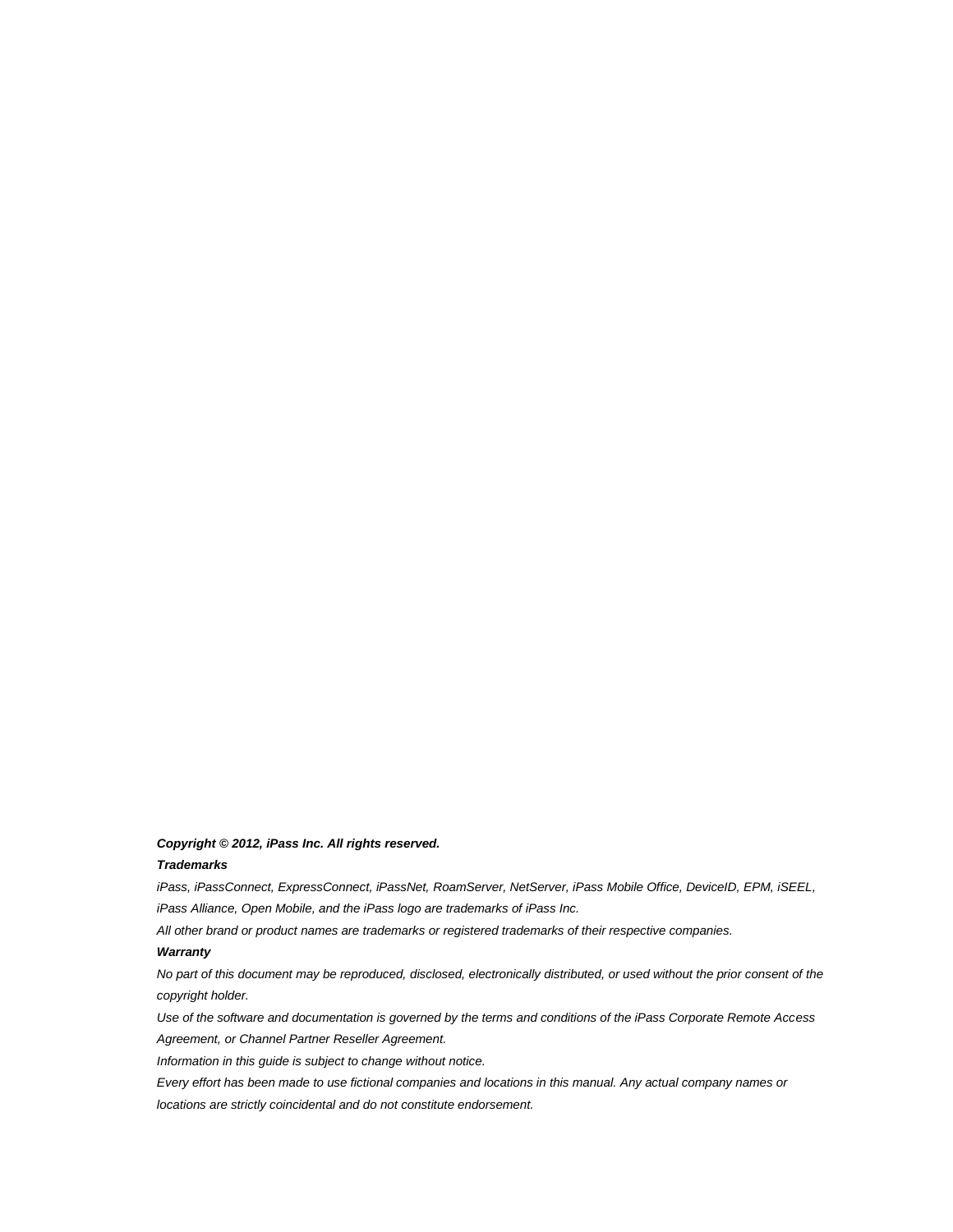### TABLE OF CONTENTS

| <b>Mobile Broadband Subsystem Support</b> | 1              |
|-------------------------------------------|----------------|
| <b>Supported External Devices</b>         | $\overline{2}$ |
|                                           |                |
|                                           |                |
|                                           |                |
|                                           |                |
|                                           |                |
|                                           |                |
|                                           |                |
|                                           |                |
|                                           |                |
|                                           |                |
|                                           |                |
|                                           |                |
|                                           |                |
|                                           |                |
|                                           |                |
|                                           |                |
|                                           |                |
|                                           |                |
|                                           |                |
|                                           |                |
|                                           |                |
| 11<br><b>Supported Embedded Devices</b>   |                |
|                                           |                |
|                                           |                |
|                                           |                |
|                                           |                |
|                                           |                |
|                                           |                |

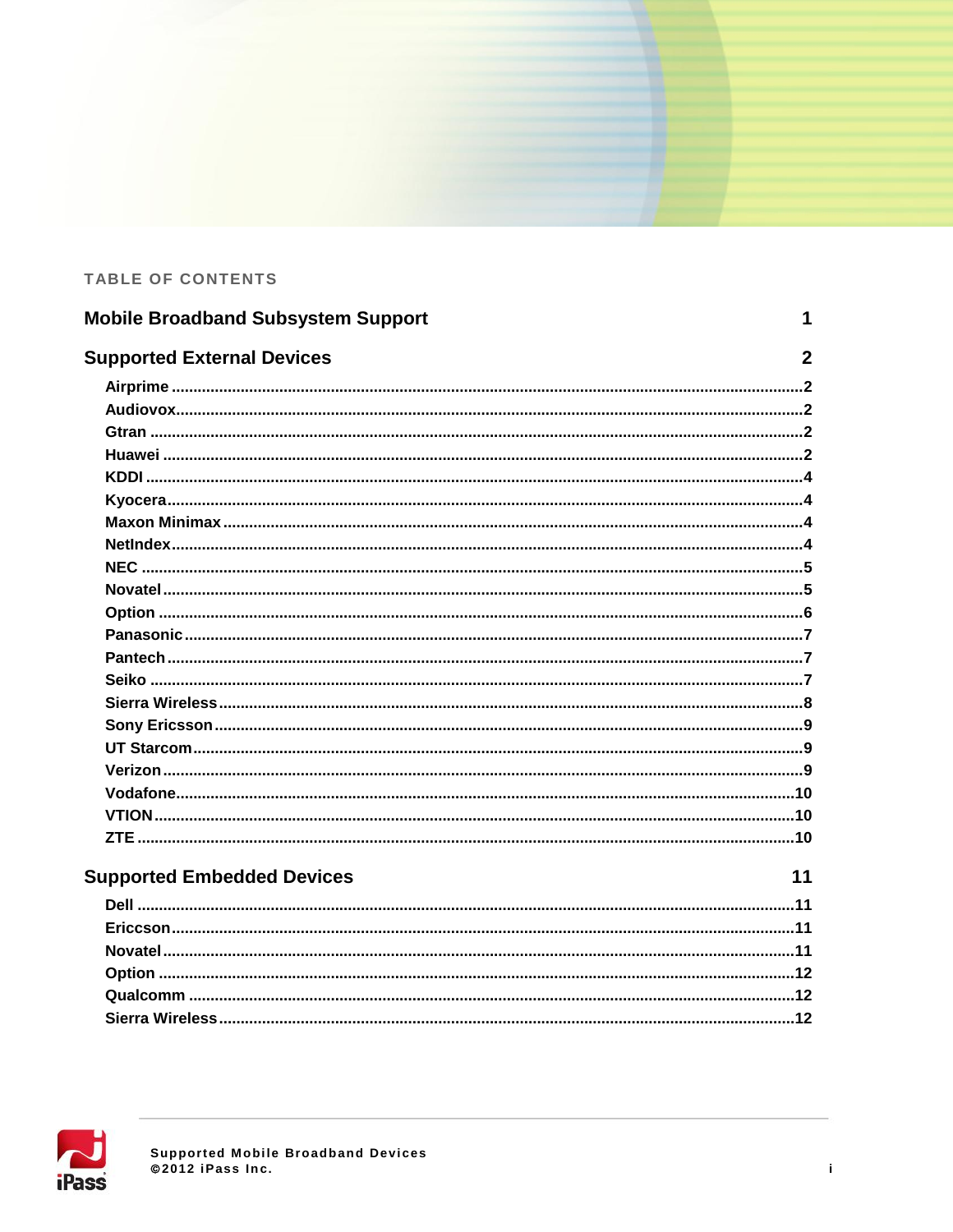# **Mobile Broadband Subsystem Support**

The iPass Mobile Broadband Subsystem (MBSS) module is used in both the Open Mobile and iPassConnect connection clients. The following table lists the versions of both Open Mobile and iPassConnect supported for recent releases of MBSS.

| <b>MBSS</b><br><b>Version</b> | <b>Open Mobile</b><br><b>Versions Supported</b> | <b>iPassConnect</b><br><b>Versions Supported</b>   |
|-------------------------------|-------------------------------------------------|----------------------------------------------------|
| 5.3.2.2                       | 2.1.2                                           | --                                                 |
| 5.3.1.5                       | 2.1.1                                           |                                                    |
| 5.3.0.13                      | 2.1.0                                           |                                                    |
| 5.2.2.6                       | 2.0.3                                           |                                                    |
| 5.2.1.3                       | 2.0.2                                           |                                                    |
| 5.2.0.7                       | 2.0.1                                           |                                                    |
| 5.1.0.12                      |                                                 | 3.55, 3.65, 3.66, 3.67, 3.70, 3.72, 3.74.1, 3.74.2 |
| 5.0.0.20                      | 1.4.x                                           |                                                    |
| 4.12.0.4                      |                                                 | 3.74.1, 3.74, 3.72, 3.66, 3.65, 3.62, 3.55, 3.51   |
| $4.\overline{11.0.1}$         |                                                 | 3.72, 3.70, 3.51                                   |
| 4.10.0.4                      |                                                 | 3.51.2, 3.67, 3.65                                 |
| 4.9.0                         | 1.2, 1.2.1, 1.3.0                               |                                                    |
| 4.8.0.5                       |                                                 | 3.66, 3.62, 3.60, 3.55                             |

*In the table, a struck-through version number denotes that the version of MBSS is supported in later versions of the client application. The version number is maintained in the table for historical purposes.*

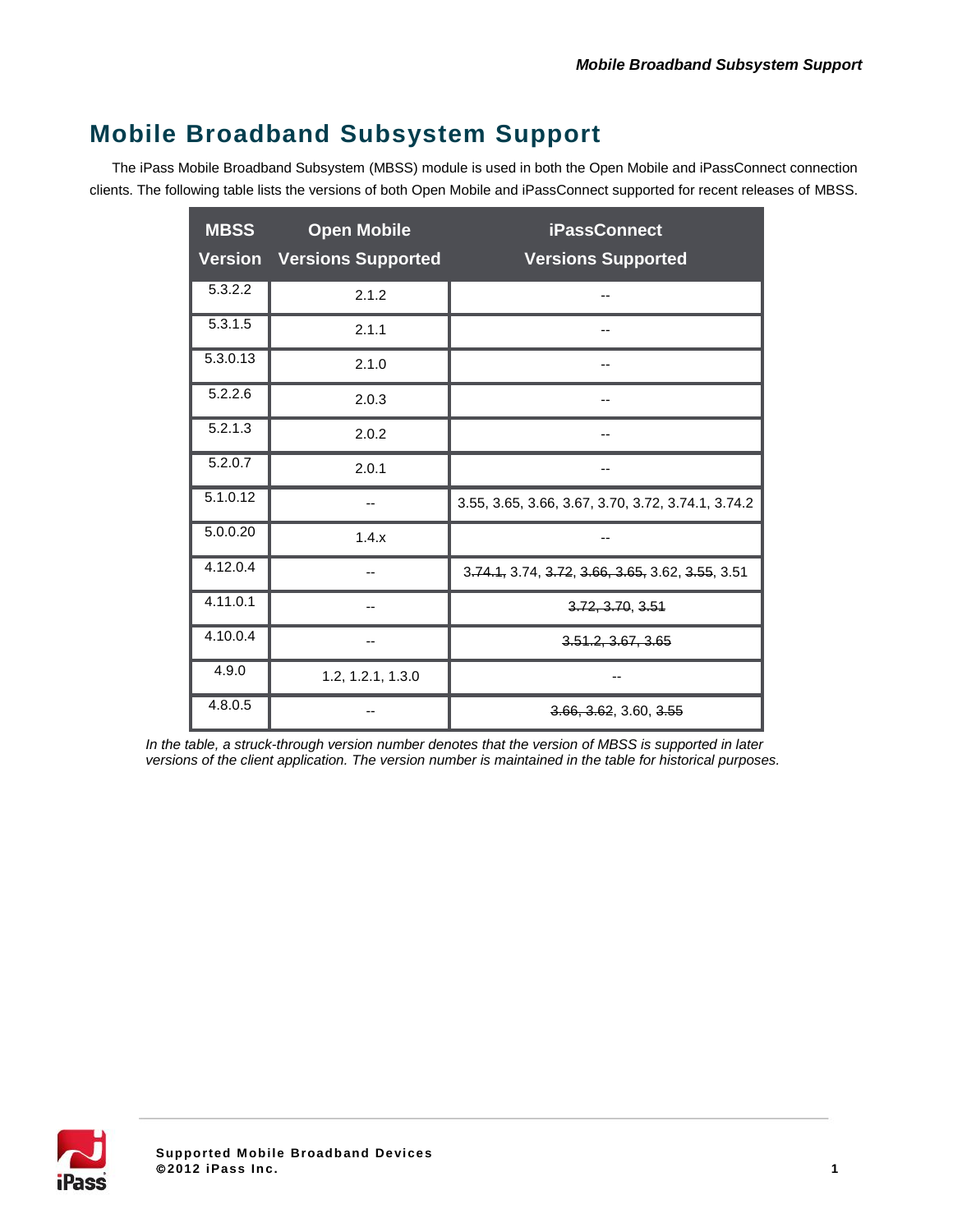# **Supported External Devices**

The following table lists all external devices supported by the Mobile Broadband Subsystem. Columns include the following:

- **Model:** the specific model supported.
- **Type:** the device form factor.
- **Tech: Mobile Broadband technology type.**
- $\mathcal{L}_{\mathcal{A}}$ **Network Operator:** operator of the network on which the device was successfully tested.
- $\mathcal{L}_{\mathcal{A}}$ **Firmware:** version number of tested firmware.
- **Driver:** version number of the latest iPass-tested driver. Use of these drivers is recommended for the listed device.
- **HP:** Y indicates that the device supports 'hot plugout' (switching the device without rebooting the host system).
- **Win:** Windows support. All devices are supported on Windows XP. A V indicates Windows Vista support, and a 7 indicates Windows 7 support. (Windows 2000 is no longer supported for any devices.)
- **MBSS:** earliest version of the Mobile Broadband Subsystem to support the device.
- $\mathbb{R}^n$ **ODF:** Y indicates that the device is supported by iPass Open Device Framework (ODF) integration.
- **SMS:** Y indicates that the device supports SMS (in Open Mobile only).  $\sim$
- $\mathbb{R}^n$ **EOL:** Y indicates that the device model is at its End of Life from the manufacturer.

#### **Airprime**

| <b>Model</b> | <b>Type</b> | <b>Tech</b> | <b>Network</b><br>Operator | <b>Firmware</b> | <b>Driver</b> | <b>HP</b> | <b>Win</b> | <b>MBSS</b> | EOL |
|--------------|-------------|-------------|----------------------------|-----------------|---------------|-----------|------------|-------------|-----|
| PC5220       |             |             |                            |                 |               |           |            |             |     |
| PC5220 v2    |             |             |                            |                 |               |           |            |             |     |

#### **Audiovox**

| Model  | <b>Type</b>   | Tech                  | <b>Network</b><br><b>Operator</b> | <b>Firmware</b> | <b>Driver</b> | <b>HP</b> | Win | <b>MBSS</b> | <b>EOL</b> |
|--------|---------------|-----------------------|-----------------------------------|-----------------|---------------|-----------|-----|-------------|------------|
| PC5750 | <b>PCMCIA</b> | CDMA/EV-<br>DO Rev A. | Sprint                            |                 |               |           |     |             |            |

#### **Gtran**

| <b>Model</b> | <b>Type</b> | <b>Tech</b> | <b>Network</b><br><b>Operator</b> | <b>Firmware</b> | <b>Driver</b> | <b>HP</b> | Win | <b>MBSS</b> | <b>EOL</b> |
|--------------|-------------|-------------|-----------------------------------|-----------------|---------------|-----------|-----|-------------|------------|
| Dotsurfer    |             |             |                                   |                 |               |           |     |             |            |

### **Huawei**

| <b>Model</b> | <b>Type</b> | <b>Tech</b>                             | <b>Network</b><br><b>Operator</b> | <b>Firmware</b>  | <b>Driver</b>                                                    | НP | Win | <b>MBSS</b> | <b>EOL</b> |
|--------------|-------------|-----------------------------------------|-----------------------------------|------------------|------------------------------------------------------------------|----|-----|-------------|------------|
| E352         | <b>USB</b>  | GSM (Edge, GPRS,<br>HSUPA, HSDPA, UMTS) | <b>OBS</b>                        | 11.102.23.04.314 | ewusbnet.sys 1.0.4.008<br>Ewusbmdm.sys<br>2.0.6.710<br>(On Card) |    | V.  | 5.3.1.5     |            |

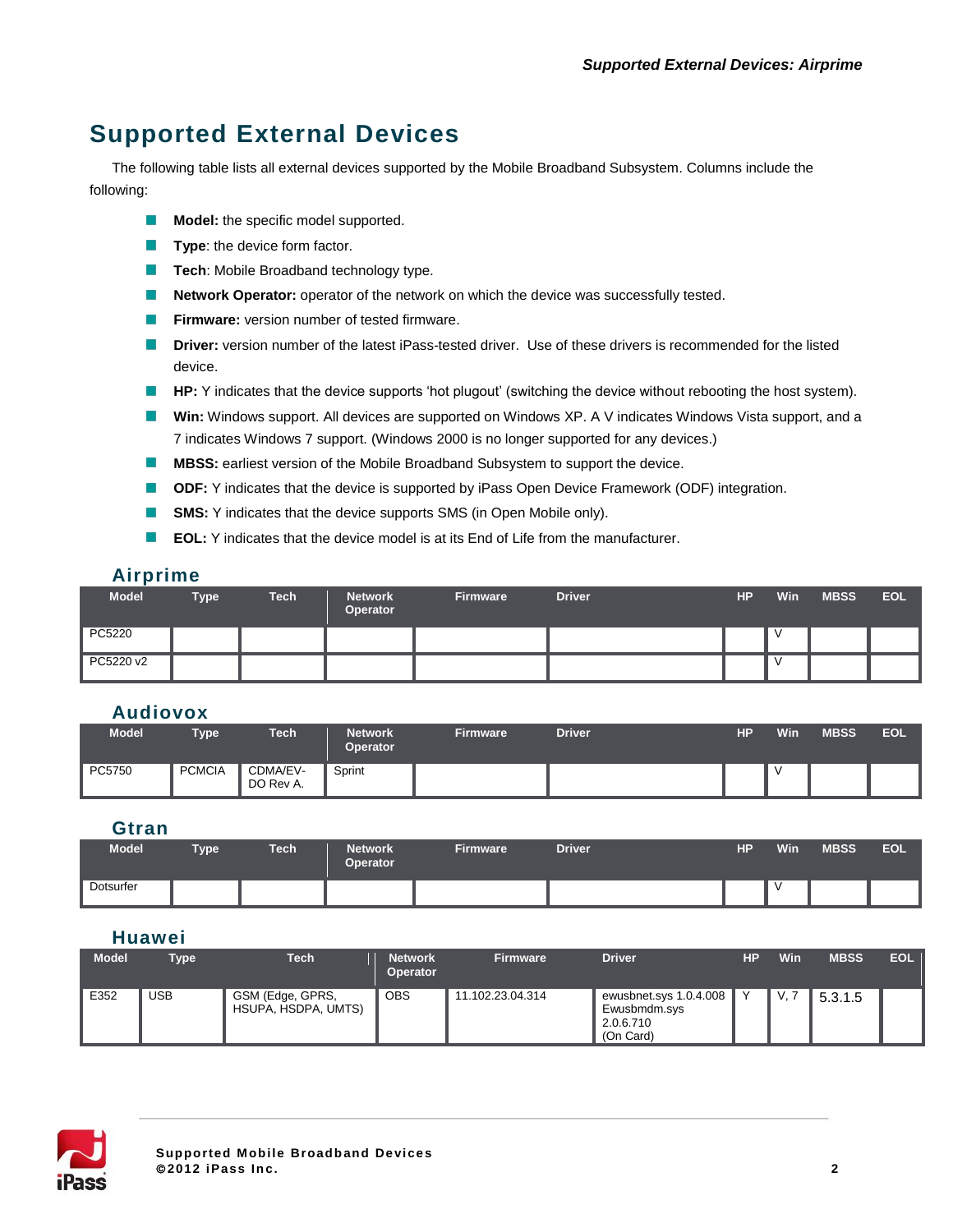#### *Supported External Devices: Huawei*

| <b>Model</b>                   | <b>Type</b>    | <b>Tech</b>                             | <b>Network</b><br><b>Operator</b>              | <b>Firmware</b>      | <b>Driver</b>                             | <b>HP</b> | Win               | <b>MBSS</b> | <b>EOL</b> |
|--------------------------------|----------------|-----------------------------------------|------------------------------------------------|----------------------|-------------------------------------------|-----------|-------------------|-------------|------------|
| E367<br>(OBS)<br>version)      | <b>USB</b>     | GSM (Edge, GPRS,<br>HSUPA, HSDPA, UMTS) | <b>OBS</b>                                     | 11.810.09.21.314     | ewusbmdm.sys<br>2.0.6.704<br>(On Card)    | Y         | V, 7              | 5.3.1.5     |            |
| E372                           | <b>USB</b>     | GSM (Edge, GPRS,<br>HSUPA, HSDPA, UMTS) | <b>OBS</b>                                     | 11.203.05.20.314     | Ewusbmdm.sys<br>2.0.6.706<br>(On Card)    | Y         | V, 7              | 5.3.1.5     |            |
| E367                           | <b>USB</b>     | Edge, GPRS, HSUPA,<br>HSDPA, UMTS       |                                                | 11.807.05.00.00      |                                           | Y         | V,7               | 5.3.0.13    |            |
| E169                           | <b>USB</b>     | <b>HSUPA</b>                            | Telecom<br>Italia                              | 11.314.13.01.192     | 2.0.3.8X.SP09                             |           | V                 |             |            |
| E173                           | <b>USB</b>     | <b>USB</b>                              | Vodafone<br>India, UK                          | 11.126.83.00.00      | Ewusbmdm.sys<br>2.0.3.826                 |           | V, 7              |             |            |
| E1750                          | <b>USB</b>     | <b>GSM</b>                              | <b>OBS</b><br>France                           | 11.124.05.04.112     | 2.0.3.822                                 | Y         | V, 7              |             |            |
| E1752                          | <b>USB</b>     | <b>GSM</b>                              | <b>OBS</b><br>France                           | 11.126.03.01.314     | 2.0.3.822                                 | Y         | V, 7              | 4.1.0.4     |            |
| E176                           | <b>USB</b>     | <b>HSPA/UMTS</b>                        | Deutsche<br>Telecom                            | 11.104.14.01.55      | 2.0.3.8.SP13                              |           | V,7               |             |            |
| E180                           | <b>USB</b>     | <b>HSPA</b>                             | H <sub>3</sub><br>Sweden                       | 11.104.16.00.21      |                                           |           | $\overline{\vee}$ |             |            |
| E180v2                         | <b>USB</b>     | <b>UMTS</b>                             | Sing Tel-<br>Optus                             | 11.108.03.00.74.B409 | 2.88                                      |           | V                 |             |            |
| E1823                          | <b>USB 2.0</b> | HSPA+                                   | T-Mobile                                       | 11.825.03.10.55      | Ewusbmdm.sys-<br>2.0.3.826                |           | V,7               | 4.12.0.4    |            |
| E220<br>(Diag<br>Mode)         | <b>USB</b>     |                                         | Tele2 in<br>Sweden                             | 11.117.09.01.56      | 2.0.3.8X SP09                             |           | V, 7              |             |            |
| E270<br>(Diag<br>Mode)         | <b>USB</b>     | <b>HSUPA</b>                            | OBS (FR)                                       | 11.304.20.02.00      | 2.62 (2.0.3.8 SP09<br>version)            |           | V                 |             |            |
| E270<br>(Non-<br>Diag<br>Mode) | <b>USB</b>     | <b>HSUPA</b>                            | OBS (FR)                                       | 11.304.20.04.00      | 2.62 (2.0.3.8 SP09)<br>version)           |           | V                 |             |            |
| E600                           | <b>PCMCIA</b>  | <b>HSDPA</b>                            |                                                |                      |                                           |           |                   |             |            |
| E618                           | <b>PCMCIA</b>  | <b>HSDPA</b>                            | Vodafone<br>-branded<br>variant of<br>the E600 |                      |                                           |           |                   |             |            |
| E620                           |                |                                         |                                                |                      |                                           |           | V                 |             |            |
| E870                           | <b>Express</b> | <b>HSUPA</b>                            | TMI (DE)                                       | 11.306.06.00.55      | ewusbmdm.sys<br>$< 2.0.3.8.$ SP05>        |           | V,7               |             |            |
| E870                           | <b>Express</b> | <b>HSUPA</b>                            | OBS (FR)                                       | 11.304.20.02.00      | 2.0.3.8 SP09                              |           | V,7               |             |            |
| E870<br>(Diag<br>Mode)         | Express        | <b>HSUPA</b>                            | TMI (DE)                                       | 11.306.06.00.55      | ewusbmdm.sys, 2.0.3.8<br>SP <sub>09</sub> |           | V,7               |             |            |
| E870<br>(Diag<br>Mode)         | Express        | <b>HSUPA</b>                            | Vodafone<br>(UK)                               | 11.306.06.00.55      | ewusbmdm.sys<br>$< 2.0.3.8$ .SP10 $>$ .   |           | V,7               |             |            |
| E870<br>(Diag<br>Mode)         | Express        | <b>HSUPA</b>                            | OBS (FR)                                       | 11.304.20.02.00      | 2.0.3.8 SP09                              |           | V,7               |             |            |
| E870<br>(Diag<br>Mode)         | Express        | <b>HSUPA</b>                            | $\overline{H3}$<br>Sweden                      | 11.306.06.00.55      |                                           |           | V,7               |             |            |
| E881<br>(Diag<br>Mode)         | ExpressCard    | <b>GSM</b>                              | <b>OBS</b><br>France                           | 11.201.01.05.314     | 2.0.3.822                                 | Y         | V,7               |             |            |

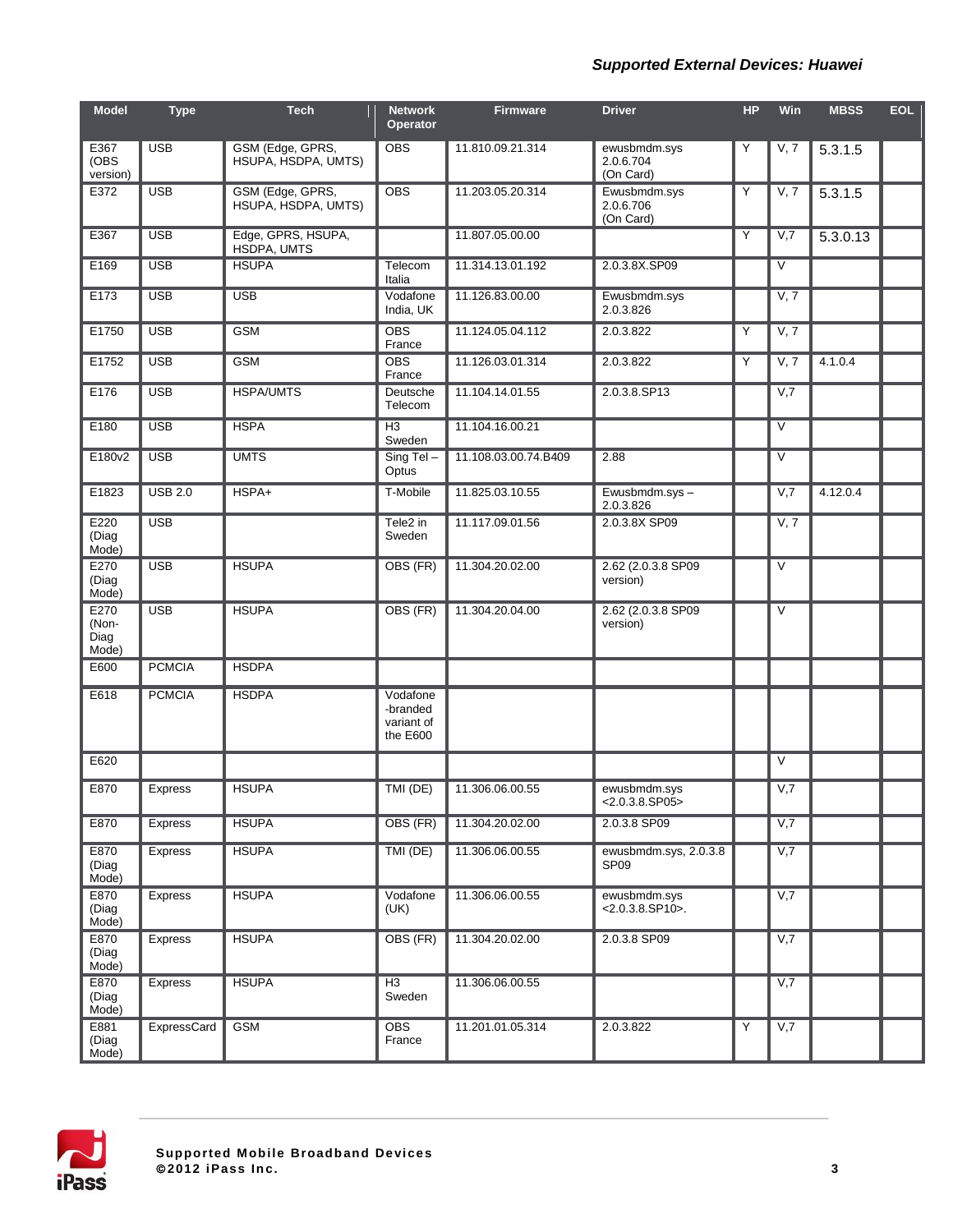#### *Supported External Devices: KDDI*

| <b>Model</b>          | <b>Type</b>    | <b>Tech</b>  | <b>Network</b><br><b>Operator</b> | <b>Firmware</b>                 | <b>Driver</b>                     | HP | <b>Win</b> | <b>MBSS</b> | <b>EOL</b> |
|-----------------------|----------------|--------------|-----------------------------------|---------------------------------|-----------------------------------|----|------------|-------------|------------|
| E881<br>(Non<br>Diag) | ExpressCard    | <b>GSM</b>   | <b>OBS</b><br>France              | 11.201.01.05.314                | 2.0.3.822                         |    | V,7        |             |            |
| E1752                 | <b>USB</b>     | GSM/GPRS     | <b>OBS</b><br>France              | 11.126.03.01.314<br>$(at+cgmr)$ | Ewusbmdm.sys<br>< 2.0.3.822       |    | V,7        | 4.10.0.3    |            |
| EC121                 | <b>USB</b>     | <b>CDMA</b>  | China<br>Telecom                  | 11.100.14.02.45                 | 2.0.3.819                         | Υ  | V          |             |            |
| EC1260                | <b>USB</b>     | <b>CDMA</b>  | China<br>Telecom                  | 11.002.04.00.45                 | 2.0.3.819                         | Υ  | V          |             |            |
| EC169                 | <b>USB</b>     | <b>CDMA</b>  | China<br>Telecom                  | 11.002.03.01.45                 | 2.0.3.819                         | Υ  | V          |             |            |
| EC321                 | <b>PCMCIA</b>  | 1xRTT        | China<br>Unicom                   |                                 |                                   |    | V          |             |            |
| EC325                 | <b>USB</b>     | 1xRTT        | China<br>Unicom                   |                                 |                                   |    | V          |             |            |
| K3765<br>HW           | <b>USB 2.0</b> | <b>HSDPA</b> | Vodafone                          | 11.126.03.06.00                 | NDIS: ewusbnet.sys -<br>1.0.2.904 |    | V,7        | 4.12.0.4    |            |
| K4504                 | <b>USB 2.0</b> | <b>HSDPA</b> | Vodafone                          | 11.818.02.01.11                 | NDIS: ewusbnet.sys -<br>1.0.2.904 |    | V,7        | 4.12.0.4    |            |

### **KDDI**

| <b>Model</b> | <b>Type</b>      | <b>Tech</b>    | <b>Network</b><br>Operator         | Firmware | <b>Driver</b> | <b>HP</b> | Win | <b>MBSS</b> | <b>EOL</b> |
|--------------|------------------|----------------|------------------------------------|----------|---------------|-----------|-----|-------------|------------|
| W03H         | Compact<br>Flash | CDMA 1x<br>Win | <b>KDDI</b><br>(Japan)             |          |               |           |     |             |            |
| W01K         | <b>PCMCIA</b>    | CDMA 1x<br>Win | <b>KDDI</b><br>(Japan),<br>Kyocera |          |               |           |     |             |            |
| W04K         | <b>PCMCIA</b>    | CDMA 1x<br>Win | <b>KDDI</b><br>(Japan)             | 7.12.09  |               |           | v   |             |            |

## **Kyocera**

| Model         | <b>Type</b>   | Tech                      | <b>Network</b><br><b>Operator</b> | <b>Firmware</b> | <b>Driver</b>                 | HР | Win | <b>MBSS</b> | <b>EOL</b> |
|---------------|---------------|---------------------------|-----------------------------------|-----------------|-------------------------------|----|-----|-------------|------------|
| <b>KPC650</b> | <b>PCMCIA</b> |                           |                                   |                 |                               |    |     |             |            |
| W07K          | Express/34    | CDMA <sub>1x</sub><br>Win | KDDI (Japan)                      |                 | Modem.sys-<br>6.0.60000.16386 |    | V.7 | 4.12.0.4    |            |

## **Maxon Minimax**

| <b>Model</b> | <b>Type</b> | Tech | <b>Network</b><br><b>Operator</b> | <b>Firmware</b> | Driver | HР | Win | <b>MBSS</b> | <b>EOL</b> |
|--------------|-------------|------|-----------------------------------|-----------------|--------|----|-----|-------------|------------|
| MM-5500U     |             |      |                                   |                 |        |    |     |             |            |

## **NetIndex**

| HP<br><b>Network</b><br>Driver<br>Tech<br>Firmware<br><b>Type</b><br><b>Operator</b> | <b>Model</b> |  |  |  |  |  |  | <b>Win</b> | <b>MBSS</b> | <b>EOL</b> |
|--------------------------------------------------------------------------------------|--------------|--|--|--|--|--|--|------------|-------------|------------|
|--------------------------------------------------------------------------------------|--------------|--|--|--|--|--|--|------------|-------------|------------|

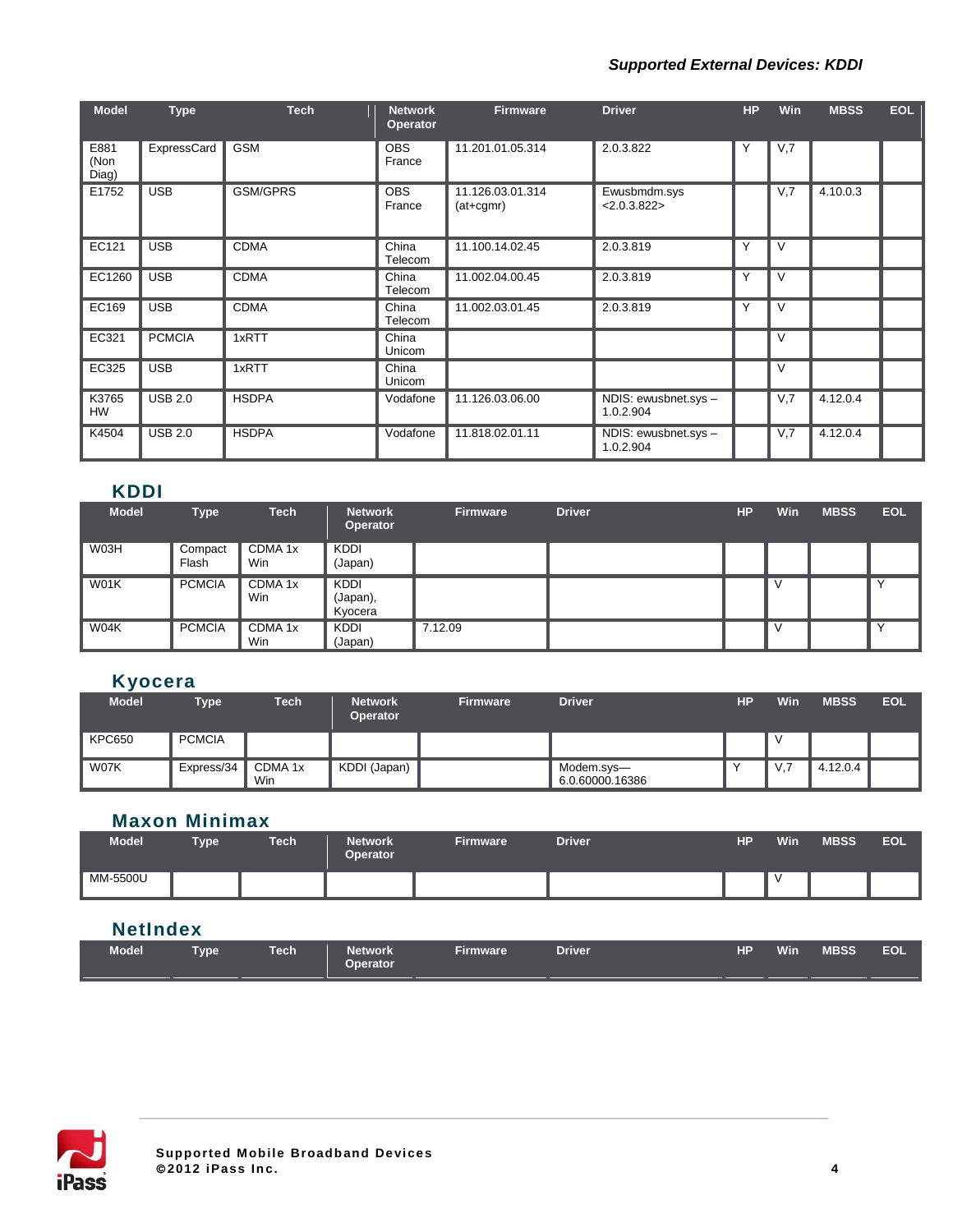#### *Supported External Devices: NEC*

| <b>Model</b> | Type          | <b>Tech</b>  | <b>Network</b><br><b>Operator</b> | <b>Firmware</b> | <b>Driver</b>                                                                                                                                                                                                         | НP | <b>Win</b> | <b>MBSS</b> | <b>EOL</b> |
|--------------|---------------|--------------|-----------------------------------|-----------------|-----------------------------------------------------------------------------------------------------------------------------------------------------------------------------------------------------------------------|----|------------|-------------|------------|
| D01NX        | <b>PCMCIA</b> | <b>HSDPA</b> | T-Mobile                          | Ver1.00         | "4.38.13.0(In Driver tab).<br>modem.sys<6.0.6000.16386<br>(vista_rtm.061101-2250)>,<br>nix_cm.sys <v4.38>,<br/>nix_cmnt.sys<v4.38>,<br/>nix_mdfl.sys<v4.38>,<br/>nix_mdm.sys<v4.38>."</v4.38></v4.38></v4.38></v4.38> |    | ν          |             |            |

## **NEC**

| <b>Model</b> | Type          | <b>Tech</b>  | <b>Network</b>  | <b>Firmware</b> | <b>Driver</b>                                                                    | HР | Win | <b>MBSS</b> | <b>EOL</b> |
|--------------|---------------|--------------|-----------------|-----------------|----------------------------------------------------------------------------------|----|-----|-------------|------------|
|              |               |              | <b>Operator</b> |                 |                                                                                  |    |     |             |            |
| N2502        | <b>PCMCIA</b> | <b>HSDPA</b> | <b>DoCoMo</b>   | V1.0            | "n2502_fn.sys, 2.18.4.0<br>modem.sys, 6.0.6000.16386<br>(vista_rtm.061101-2205)" |    |     |             |            |

#### **Novatel**

| <b>Model</b>                 | <b>Type</b>      | <b>Tech</b>          | <b>Network</b><br>Operator       | <b>Firmware</b>                               | <b>Driver</b> | <b>HP</b> | Win                     | <b>MBSS</b> | <b>EOL</b>     |
|------------------------------|------------------|----------------------|----------------------------------|-----------------------------------------------|---------------|-----------|-------------------------|-------------|----------------|
|                              | <b>USB</b>       | CDMA/EV-DO<br>Rev A. | Sprint                           |                                               |               |           | V,7                     |             |                |
| 760                          | <b>USB</b>       | CDMA/EV-DO<br>Rev A. | Verizon                          | Q6085BDRAGONFLY_V114[Aug<br>04 2008 18:00:00] | 3.0.18.0      | Y         | $\vee$                  |             |                |
| 760                          | <b>USB</b>       | CDMA/EV-DO<br>Rev A. | Sprint                           | Q6085BDRAGONFLY_V114[Aug<br>04 2008 18:00:00] | 3.0.18.0      | Y         | V,7                     |             |                |
| <b>EX720</b><br>(X720)       | <b>Express</b>   | CDMA/EV-DO<br>Rev A. | Sprint                           |                                               |               |           | $\overline{\vee}$       |             |                |
| <b>MC727</b>                 | <b>USB</b>       | CDMA/EV-DO<br>Rev A. | Sprint                           |                                               |               |           | V,7                     |             |                |
| <b>MC727</b>                 | $\overline{USB}$ | CDMA/EV-DO<br>Rev A. | Verizon                          |                                               |               |           | V,7                     |             |                |
| <b>MC950D</b>                | <b>USB</b>       | <b>GSM</b>           | iRoam<br>(Canada)                | 3.15.02.0-00                                  | 3.0.1.0       | Y         | V,7                     |             |                |
| <b>MC990D</b>                | <b>USB</b>       |                      | T-Mobile<br>UK                   |                                               |               |           |                         |             |                |
| Ovation<br>U727              | <b>USB</b>       | CDMA/EV-DO<br>Rev A. | Sprint, Bell                     |                                               |               |           | V,7                     |             |                |
| P720                         | <b>PCMCIA</b>    | CDMA/EV-DO<br>Rev A. | <b>Bell</b><br>Canada,<br>Sprint |                                               |               |           | $\vee$                  |             |                |
| S620                         |                  |                      |                                  |                                               |               |           | $\overline{\mathsf{v}}$ |             |                |
| S720                         | <b>PCMCIA</b>    |                      |                                  |                                               |               |           | $\vee$                  |             |                |
| U520                         | <b>PCMCIA</b>    |                      |                                  |                                               |               |           | $\overline{\vee}$       |             | $\overline{Y}$ |
| U530                         | <b>PCMCIA</b>    |                      |                                  |                                               |               |           | $\vee$                  |             | $\overline{Y}$ |
| U630                         | <b>PCMCIA</b>    |                      |                                  |                                               |               |           | $\vee$                  |             | $\overline{Y}$ |
| U720<br>(Ovation<br>MCD3000) | <b>USB</b>       | CDMA/EV-DO<br>Rev A. | Sprint                           |                                               |               |           | $\overline{\vee}$       |             |                |
| U730                         |                  |                      |                                  | 15.7-15.7-11[2006-02-<br>1616:47:34]          |               |           | $\vee$                  |             | $\overline{Y}$ |
| U740                         | <b>Express</b>   |                      |                                  |                                               |               |           | $\vee$                  |             |                |

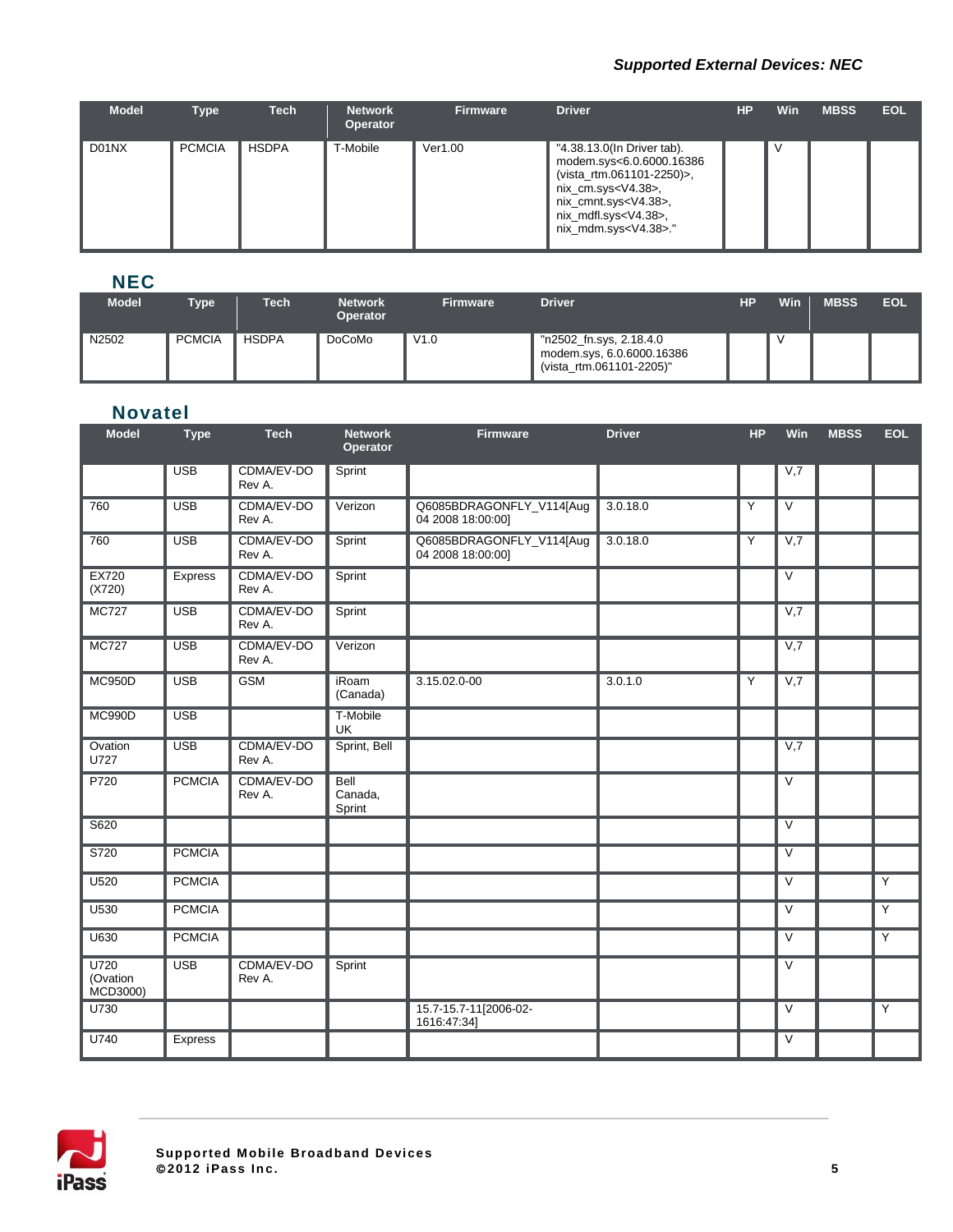#### *Supported External Devices: Option*

| <b>Model</b>      | <b>Type</b>   | <b>Tech</b>                | <b>Network</b><br><b>Operator</b> | <b>Firmware</b>                            | <b>Driver</b> | <b>HP</b> | <b>Win</b> | <b>MBSS</b> | <b>EOL</b> |
|-------------------|---------------|----------------------------|-----------------------------------|--------------------------------------------|---------------|-----------|------------|-------------|------------|
| V620              | <b>PCMCIA</b> |                            | Verizon                           | M6500 C-<br>BBIRD VZW PCCARD-<br>40306.156 |               |           | V          |             |            |
| V740 (X720)       | Express       | CDMA/EV-DO<br>Rev A.       | Verizon                           |                                            |               |           | V,7        |             |            |
| X720<br>(Generic) | Express       | CDMA/EV-DO<br>Rev A.       | Verizon                           |                                            |               |           | V,7        |             |            |
| <b>XU870</b>      | Express       | HSDPA/UMTS-<br><b>GPRS</b> |                                   | 9.5.03.01-01[2006-09-29<br>15:10:3         |               |           | V          |             |            |

## **Option**

| <b>Model</b>                                                  | <b>Type</b>    | <b>Tech</b>         | <b>Network</b><br>Operator    | <b>Firmware</b>                                   | <b>Driver</b> | <b>HP</b> | Win                     | <b>MBSS</b> | <b>EOL</b>     |
|---------------------------------------------------------------|----------------|---------------------|-------------------------------|---------------------------------------------------|---------------|-----------|-------------------------|-------------|----------------|
| $3G+$                                                         | <b>PCMCIA</b>  |                     |                               | 3.19.0Hd (Date:<br>May 31 2006)                   |               |           | V,7                     |             |                |
| Combo                                                         |                |                     |                               |                                                   |               |           | V                       |             |                |
| E3730                                                         | <b>Express</b> | <b>GSM</b>          | Vodafone<br>Germany           | 1.3.2.1Hd                                         | 5.0.03        | Y         | V                       |             |                |
| Fusion                                                        | <b>PCMCIA</b>  | <b>HSDPA</b><br>7.2 | OBS (FR)                      |                                                   |               |           | V                       |             |                |
| FusionQuad                                                    | <b>PCMCIA</b>  |                     | OBS (FR)                      |                                                   |               |           | $\overline{\mathsf{v}}$ |             |                |
| GE 0301<br>(Modem<br>mode)                                    | Express        | <b>HSUPA</b>        | Vodafone<br>(UK)              | 2.8.0Hd (Date:<br>Oct 11 2007,<br>Time: 10:20:29) | 3.3.1.3       |           | V,7                     |             |                |
| Globe Trotter<br>Express 442                                  | Express        | <b>GSM</b>          | T-Mobile<br>(DE)/<br>Vodafone | 5.0.20.0 for<br>Win7, 5.0.26.0<br>for XP/Vista    | 2.6.0.0Hd     | Y         | V,7                     |             |                |
| GlobeSurfer<br><b>iCON II 7.2</b><br>(GI0205-<br>10907)       | <b>USB</b>     | <b>HSDPA</b><br>7.2 | OBS (FR)                      |                                                   |               |           | V                       |             |                |
| GlobeTrotter                                                  |                | <b>HSUPA</b>        |                               |                                                   |               |           | $\vee$                  |             |                |
| Globetrotter<br>(GT)<br>EXPRESS 7.2<br>(Model<br>GE0201/0202) | Express        | <b>HSDPA</b><br>7.2 | OBS (FR)                      | 1.12.1Hd (Date:<br>Feb 22 2007)                   |               |           | $\vee$                  |             |                |
| GlobeTrotter<br>(GX0301)                                      | <b>PCMCIA</b>  | <b>HSUPA</b>        | T-Mobile<br>(DE)              | 2.8.0AHd (Date:<br>Nov 9 2007)                    |               |           | V,7                     |             | Y              |
| Globetrotter<br>HSDPA 7.2<br>(Model<br>GT0201/0202)           | <b>PCMCIA</b>  |                     |                               | 1.12.1Hd (Date:<br>Feb 22 2007)                   |               |           | V                       |             |                |
| GlobeTrotter<br><b>HSUPA</b><br>(GE0301)                      | Express        | <b>HSUPA</b>        | T-Mobile<br>(DE)              | 2.8.0AHd (Date:<br>Nov 9 2007)                    |               |           | V,7                     |             |                |
| GT Max 7.2<br>Ready<br>(GX0201)                               |                |                     |                               | 1.12.1Hd (Date:<br>Feb 22 2007)                   |               |           | $\overline{\vee}$       |             | $\overline{Y}$ |
| GT Max 7.2<br>Ready V2                                        |                |                     |                               | 2.5.11Hd (Date:<br>Feb 11 2008)                   |               |           | V,7                     |             | Υ              |

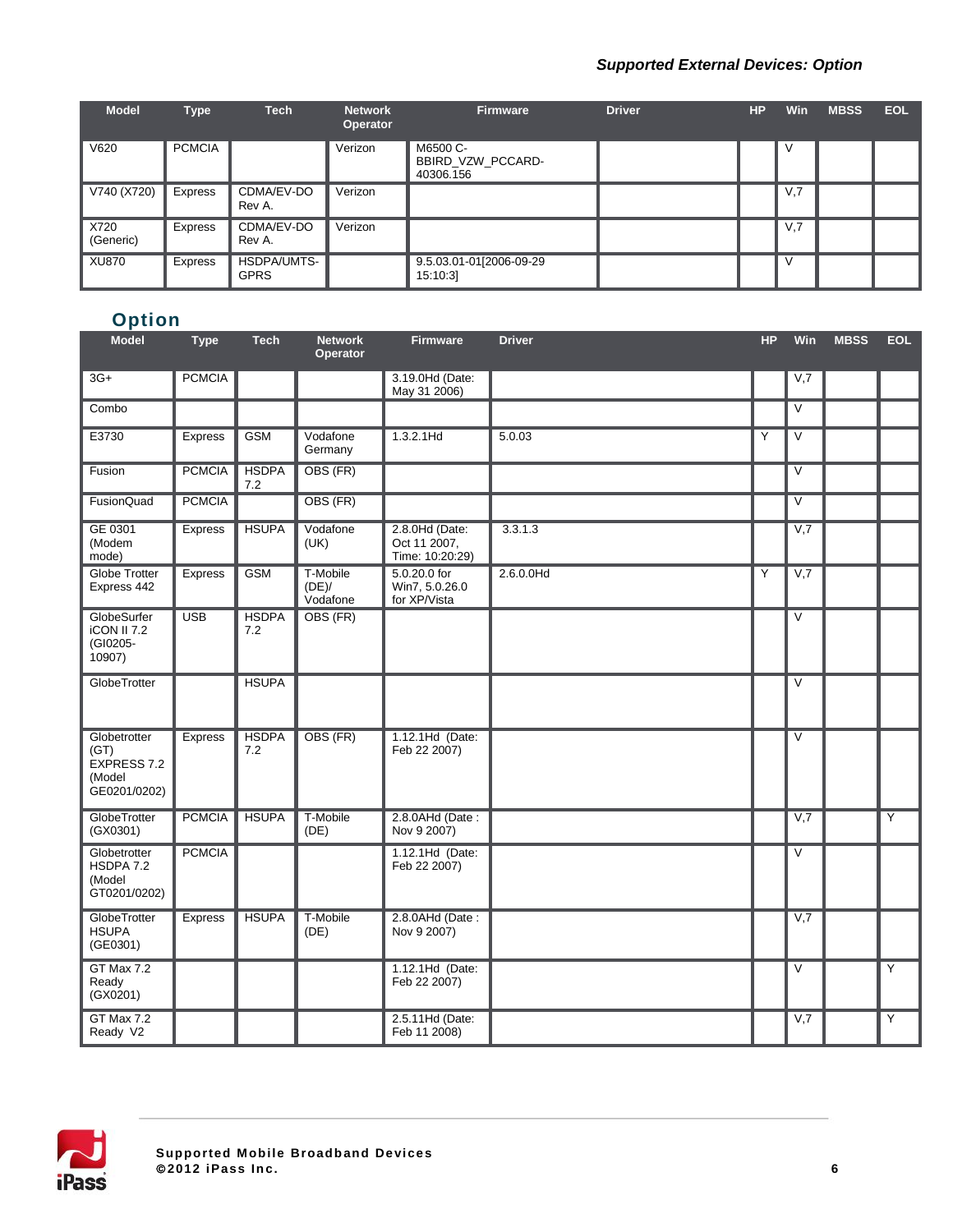#### *Supported External Devices: Panasonic*

| <b>Model</b>                                                                  | <b>Type</b> | <b>Tech</b>                                         | <b>Network</b><br>Operator | <b>Firmware</b>                            | <b>Driver</b>                                                                                                                                                                                                                                                                   | <b>HP</b> | Win            | <b>MBSS</b> | <b>EOL</b> |
|-------------------------------------------------------------------------------|-------------|-----------------------------------------------------|----------------------------|--------------------------------------------|---------------------------------------------------------------------------------------------------------------------------------------------------------------------------------------------------------------------------------------------------------------------------------|-----------|----------------|-------------|------------|
| iCon $225$                                                                    | <b>USB</b>  | <b>HSUPA</b><br>/ UMTS<br>/ GPRS<br>/EDGE<br>/ GSM  | OBS (FR)                   | 2.5.13 hd                                  | 4.0.0.18                                                                                                                                                                                                                                                                        |           | V              |             |            |
| iCon 322                                                                      | <b>USB</b>  | <b>GSM</b>                                          | AT & T                     | 4.2.1                                      | $\overline{XP}$<br>Gt51lp.sys < 2.0.3.17><br>gtptser.sys $<$ 1.6.0.1><br>modem.sys<5.1.2600.3311(xpsp.080211-<br>$1047$ ) ><br>Vista<br>Gt51lp.sys <2.0.3.17> (This is from device<br>details)gtptser.sys <1.6.0.1><br>modem.sys<6.0.6000.16386(vista_rtm.061101-<br>$2205$ ) > | Υ         | $\overline{V}$ |             |            |
| iCon 401                                                                      | <b>USB</b>  | <b>HSUPA</b><br>/ UMTS<br>/ GPRS<br>/ EDGE<br>/ GSM |                            | 1.4.0.0Hd(Date:<br>Jul 10 2008,<br>Time: 0 |                                                                                                                                                                                                                                                                                 |           | $\vee$         |             |            |
| iCon 431                                                                      | <b>USB</b>  | <b>GSM</b>                                          | T-Mobile UK                | 1.8.0.0 Hd                                 | 5.0.12.0                                                                                                                                                                                                                                                                        | Y         | V,7            |             |            |
| iCon 451                                                                      | <b>USB</b>  | <b>GSM</b>                                          | OBS (FR)                   | 2.3.0.0Hd                                  | $\overline{XP}$<br>gtuhsser.sys <1.6.0.1> and<br>gtuhs51.sys<2.0.8.0><br>Vista<br>gtuhsser.sys $<$ 1.6.0.1><br>gtuhs51.sys<2.0.8.0><br>modem.sys<6.0.6000.16386(vista_rtm.061101-<br>$2205$ ) >                                                                                 | Y         | V,7            |             |            |
| Vodafone<br>Mobile<br>Connect 3G                                              |             |                                                     |                            |                                            |                                                                                                                                                                                                                                                                                 |           | $\vee$         |             |            |
| Web'nWalk<br><b>Express Card</b><br>II (T-Mobile<br>labeled device<br>GE0201) | Express     | <b>HSDPA</b><br>7.2                                 | T-Mobile<br>(Netherlands)  | 1.12.1Hd (Date:<br>Feb 22 2007)            |                                                                                                                                                                                                                                                                                 |           | V              |             |            |

## **Panasonic**

| <b>Model</b>       | <b>Type</b> | Tech | <b>Network</b><br><b>Operator</b> | <b>Firmware</b> | <b>Driver</b> | <b>HP</b> | Win | <b>MBSS</b> | <b>EOL</b> |
|--------------------|-------------|------|-----------------------------------|-----------------|---------------|-----------|-----|-------------|------------|
| Panasonic<br>P2402 |             |      |                                   |                 |               |           |     |             |            |

#### **Pantech**

| Model                   | <b>Type</b> | Tech                  | <b>Network</b><br><b>Operator</b> | <b>Firmware</b> | <b>Driver</b> | HР | Win | <b>MBSS</b> | <b>EOL</b> |
|-------------------------|-------------|-----------------------|-----------------------------------|-----------------|---------------|----|-----|-------------|------------|
| Pantech<br><b>PX500</b> | <b>USB</b>  | CDMA/EV-<br>DO Rev A. | Sprint                            |                 |               |    |     |             |            |

#### **Seiko**

| <b>Model</b>   | <b>Type</b> | <b>Tech</b> | <b>Network</b><br><b>Operator</b> | <b>Firmware</b> | <b>Driver</b> | HP | <b>Win</b> | <b>MBSS</b> | <b>EOL</b> |
|----------------|-------------|-------------|-----------------------------------|-----------------|---------------|----|------------|-------------|------------|
| <b>VC701SI</b> |             |             |                                   |                 |               |    |            |             |            |

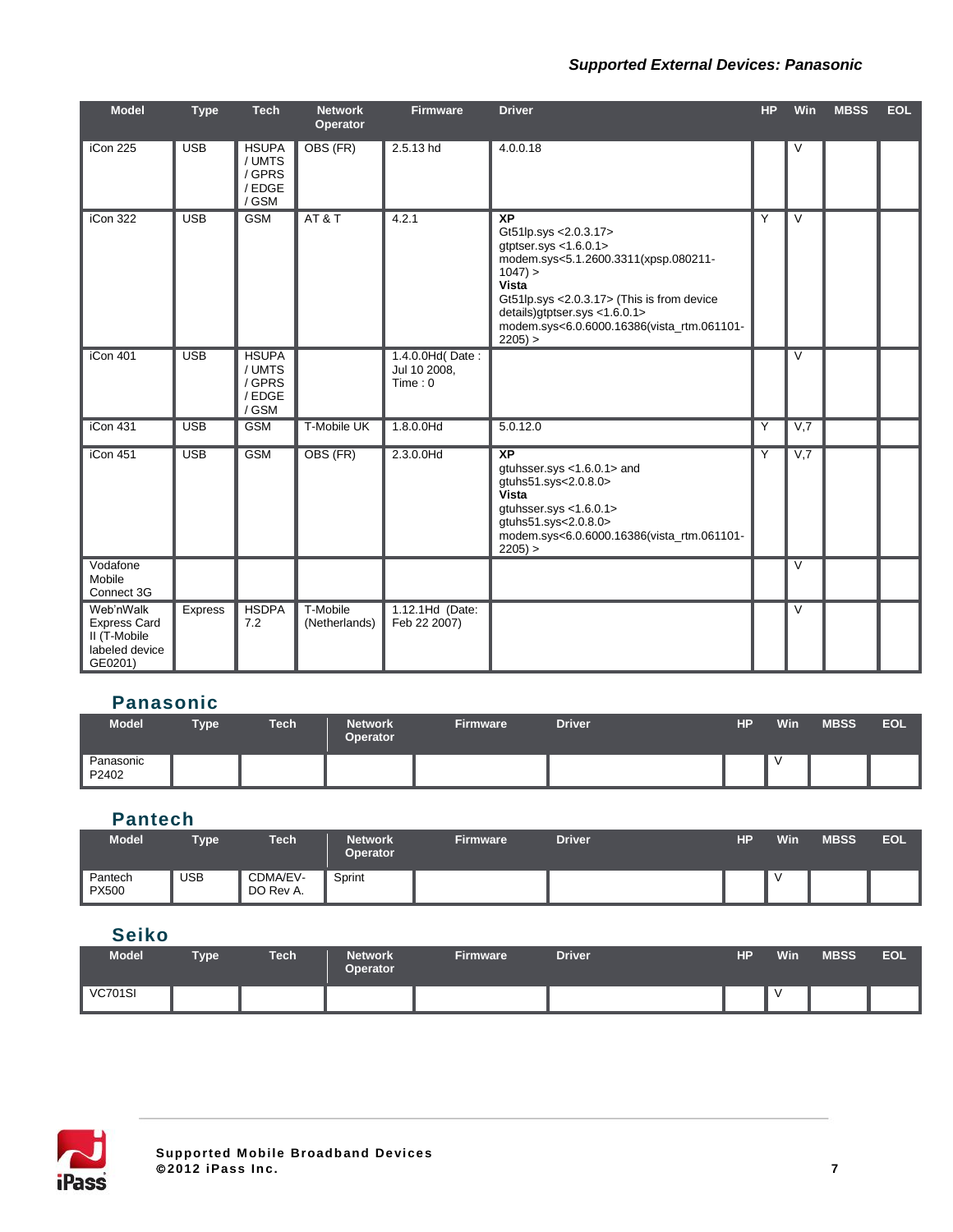### **Sierra Wireless**

| <b>Model</b>       | <b>Type</b>   | <b>Tech</b>           | <b>Network</b><br>Operator                  | <b>Firmware</b>                                                                                                                                                                                                                                                     | <b>Driver</b>                               | <b>HP</b> | Win               | <b>MBSS</b> | <b>EOL</b>  |
|--------------------|---------------|-----------------------|---------------------------------------------|---------------------------------------------------------------------------------------------------------------------------------------------------------------------------------------------------------------------------------------------------------------------|---------------------------------------------|-----------|-------------------|-------------|-------------|
| 312U               | <b>USB</b>    | DC-<br>HSPA+          | Telstra                                     | N1_1_1_7AP                                                                                                                                                                                                                                                          |                                             | Y         | V,7               | 5.2.0.7     |             |
| 312U               | <b>USB</b>    | DC-<br>HSPA+          | Telstra                                     | N2_0_8_6AP                                                                                                                                                                                                                                                          |                                             | Υ         | V,7               | 5.2.0.7     |             |
| 312U               | <b>USB</b>    | DC-<br>HSPA+          | Telstra                                     | N2_0_8_5AP                                                                                                                                                                                                                                                          |                                             | Υ         | V,7               | 5.2.0.7     |             |
| 320U               | <b>USB</b>    | LTE,<br>HSPA+         | <b>BSNL</b><br>(3G),<br>Telstra<br>3G & 4G. | X1_4_2_0AP R4807 CNSZXD00000140<br>2012/03/19 14:06:24                                                                                                                                                                                                              | <b>NDIS driver</b><br>version:<br>6.20.0.17 | Υ         | V,7               | 5.2.2.6     |             |
| <b>AC402</b>       | Express       | CDMA/EV-<br>DO Rev A. | Verizon                                     | p2710701,58002[Mar11 2009 13:05:06]                                                                                                                                                                                                                                 | 2.1.12.0                                    | Y         | V,7               |             | Y           |
| AC402              | Express       | CDMA/EV-<br>DO Rev A. | Sprint                                      | p2710701,58002[Mar11 2009 13:05:06]                                                                                                                                                                                                                                 | 2.1.12.0                                    | Y         | V,7               |             |             |
| AC501              | Express       | <b>GSM</b>            | Telstra                                     | K1_0_2_13AP/K1_0_2_12BT                                                                                                                                                                                                                                             | 3G SDK Build<br>2077                        | Y         | $\vee$            |             |             |
| AC503              | Express       | <b>GSM</b>            | Telstra                                     | M3_0_9_0AP                                                                                                                                                                                                                                                          | 2.2.14.0                                    | Y         | V,7               | 4.10.0.4    |             |
| AC555<br>(AC5555D) |               |                       |                                             |                                                                                                                                                                                                                                                                     |                                             |           | V                 |             | Y<br>(2005) |
| AC580              | <b>PCMCIA</b> |                       |                                             |                                                                                                                                                                                                                                                                     |                                             |           | $\vee$            |             | Y           |
| AC580 V2           | <b>PCMCIA</b> |                       |                                             |                                                                                                                                                                                                                                                                     |                                             |           | $\vee$            |             |             |
| AC595              | <b>PCMCIA</b> | CDMA/EV-<br>DO Rev A. | Verizon /<br>Sprint                         |                                                                                                                                                                                                                                                                     |                                             |           | V,7               |             | Y           |
| AC595U             | <b>USB</b>    | CDMA/EV-<br>DO Rev A. | Telecom<br>(New<br>Zealand)                 | P1906001                                                                                                                                                                                                                                                            |                                             |           | $\vee$            |             | Υ           |
| <b>AC597E</b>      | <b>PCMCIA</b> | CDMA/EV-<br>DO Rev A. | Telecom<br>(New<br>Zealand)                 |                                                                                                                                                                                                                                                                     |                                             |           | $\vee$            |             | Y           |
| AC598              | <b>USB</b>    | CDMA/EV-<br>DO Rev A. | Sprint &<br>Verizon                         | p2505004, 58001 [Jan 27 2009 13:53:09]<br>QCOM: SWI6085 FD.00.38<br>BOOT: SWI6085_PP.00.50.04 2009/01/27<br>16:01:37<br>APPL: SWI6085_PP.00.50.04 2009/01/27<br>16:01:37<br>USBD: SWI6085 GENERIC.00.00<br>SW0C: CDPC_00007_01.02.02<br>USB VID: 0x1199 PID: 0x0025 | 2.1.11.1                                    |           | V,7               |             |             |
| AC750              |               |                       |                                             |                                                                                                                                                                                                                                                                     |                                             |           | $\vee$            |             | Y           |
| AC775              |               | <b>EDGE</b>           |                                             |                                                                                                                                                                                                                                                                     |                                             |           | $\vee$            |             | Υ           |
| AC850              | <b>PCMCIA</b> |                       |                                             |                                                                                                                                                                                                                                                                     |                                             |           | $\vee$            |             | Y           |
| AC860              | <b>PCMCIA</b> |                       |                                             |                                                                                                                                                                                                                                                                     |                                             |           | $\vee$            |             | Y           |
| AC875              | <b>PCMCIA</b> | <b>HSDPA</b><br>14.4  | Telstra<br>(Australia)                      | H2_0_7_1BACAP                                                                                                                                                                                                                                                       |                                             |           | $\overline{\vee}$ |             | Y           |
| AC875U             | <b>USB</b>    |                       |                                             |                                                                                                                                                                                                                                                                     |                                             |           | $\vee$            |             | Υ           |
| AC880              | <b>PCMCIA</b> |                       |                                             |                                                                                                                                                                                                                                                                     |                                             | Y         | $\vee$            |             | Y           |

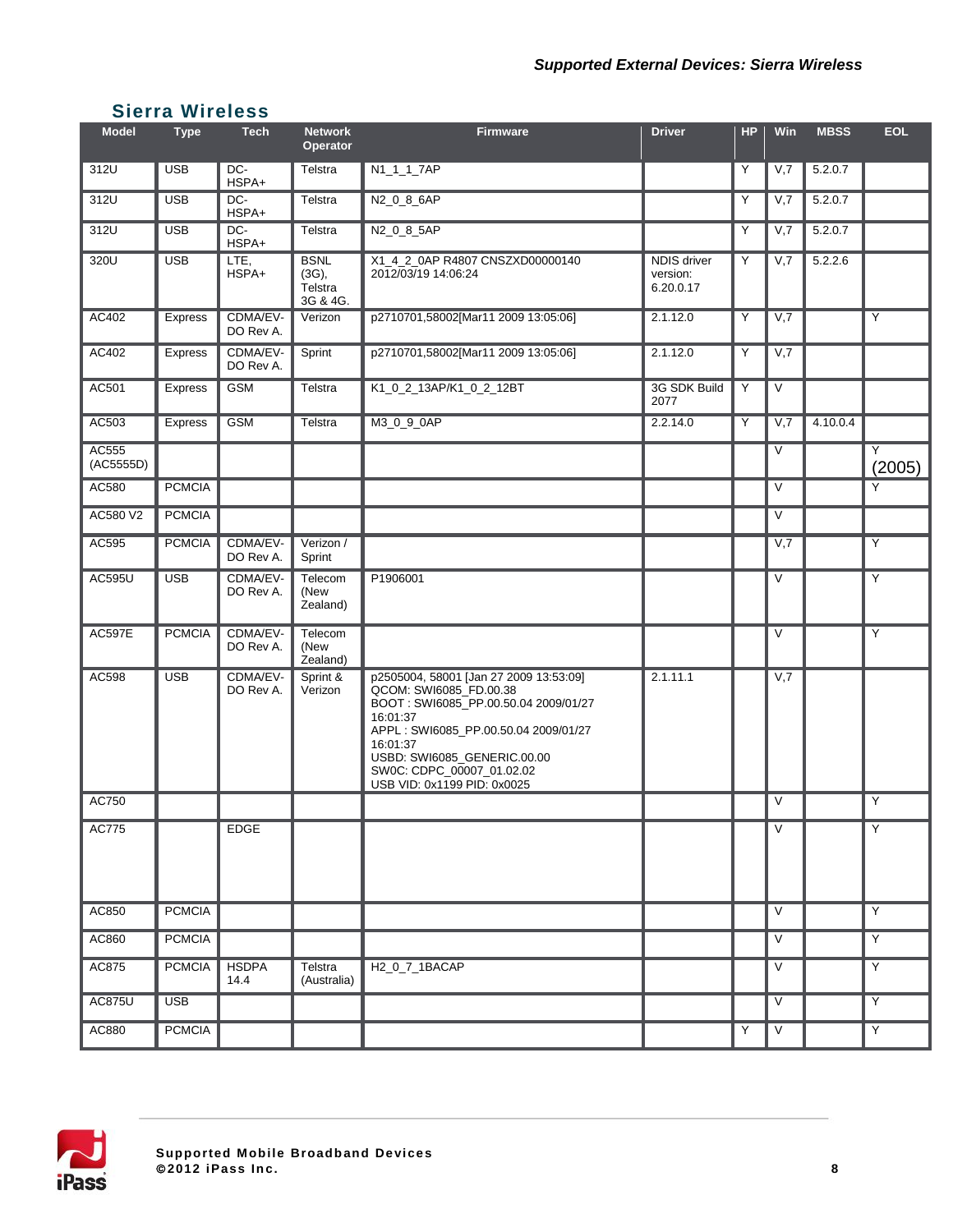#### *Supported External Devices: Sony Ericsson*

| <b>Model</b>   | <b>Type</b>    | <b>Tech</b>                                                        | <b>Network</b><br>Operator | <b>Firmware</b>                                                                              | <b>Driver</b>                                          | <b>HP</b>      | Win                     | <b>MBSS</b> | <b>EOL</b>     |
|----------------|----------------|--------------------------------------------------------------------|----------------------------|----------------------------------------------------------------------------------------------|--------------------------------------------------------|----------------|-------------------------|-------------|----------------|
|                |                |                                                                    |                            |                                                                                              |                                                        |                |                         |             |                |
| <b>AC880E</b>  | <b>Express</b> | <b>HSDPA</b><br>14.4                                               | Telstra<br>(Australia)     | F1_2_3_22AP                                                                                  |                                                        | Y              | V,7                     |             | Y              |
| AC880E+        | Express        | <b>GSM</b>                                                         | Telstra                    | K2_0_7_8BAP                                                                                  | 3G SDK Build<br>2077                                   | Y              | $\vee$                  |             |                |
| <b>AC880U</b>  | <b>USB</b>     | <b>HSDPA</b><br>14.4                                               | Telstra<br>(Australia)     | F1_0_0_2AP C:/WS/F1_0_0_2AP                                                                  |                                                        | Y              | $\vee$                  |             | Y              |
| Compass<br>885 | <b>USB</b>     | <b>MSM</b><br>7201A,<br><b>UMTS</b> with<br>HSDPA,<br><b>HSUPA</b> | Telstra<br>(Australia)     | $J1_0_1_6AP$                                                                                 | Driver version<br><2.2.4.0>                            |                | $\overline{\vee}$       |             |                |
| Compass<br>885 | <b>USB</b>     | <b>MSM</b><br>7201A,<br><b>UMTS</b> with<br>HSDPA,<br><b>HSUPA</b> | T-Mobile<br>(UK & NL)      | J1 0 1 0AP C:/WS/FW/J1 0 1 0A                                                                |                                                        | Y              | V,7                     |             | $\overline{Y}$ |
| Compass<br>888 | <b>USB</b>     | <b>GSM</b>                                                         | $\blacksquare$             | 5.1.2600.5512                                                                                |                                                        | $\overline{Y}$ | $\overline{\mathsf{v}}$ |             |                |
| Compass<br>889 | <b>USB</b>     | <b>GSM</b>                                                         | T-Mobile<br>UK             | 5.1.2600.5512                                                                                |                                                        | Y              | V,7                     |             | $\overline{Y}$ |
| <b>USB 306</b> | <b>USB</b>     | <b>GSM</b>                                                         | Telstra                    | M1_0_1_1AP;<br>M2 0 11 5AP                                                                   | swnc8ua3.sys<br>2.2.14.0 and<br>swumxa3.sys<br>2.2.8.0 | Y              | $\overline{\mathsf{v}}$ |             |                |
| <b>USB 308</b> | <b>USB</b>     | <b>GSM</b>                                                         | Telstra                    | M2 0 11 10AP<br>C:/WS/FW/M2_0_11_10AP/MDM8200/SRC/AMSS<br>2009/09/30 16:53:02;<br>M3_0_9_0AP | 2.2.14.0                                               | Y              | V,7                     | 4.10.0.4    |                |
| <b>USB 309</b> | <b>USB</b>     | <b>GSM</b>                                                         | Telstra                    |                                                                                              |                                                        | Y              | V,7                     |             |                |

## **Sony Ericsson**

| __<br><b>Model</b> | <b>Type</b> | <b>Tech</b> | <b>Network</b><br>Operator | Firmware | <b>Driver</b> | HP | <b>Win</b> | <b>MBSS</b> | <b>EOL</b> |
|--------------------|-------------|-------------|----------------------------|----------|---------------|----|------------|-------------|------------|
| GC82               |             |             |                            |          |               |    |            |             |            |
| GC83               |             |             |                            |          |               |    |            |             |            |
| GC85               |             |             |                            |          |               |    | v          |             |            |
| GC89               |             |             |                            |          |               |    | N          |             |            |

## **UT Starcom**

| Model          | <b>Type</b>   | <b>Tech</b>           | <b>Network</b><br><b>Operator</b> | <b>Firmware</b>     | <b>Driver</b> | HР | Win | <b>MBSS</b> | <b>EOL</b> |
|----------------|---------------|-----------------------|-----------------------------------|---------------------|---------------|----|-----|-------------|------------|
| <b>PLS5750</b> | <b>PCMCIA</b> | CDMA/EV-<br>DO Rev A. | Verizon                           | D0500GEM01<br>1.202 |               |    |     |             |            |

## **Verizon**

| <b>Model</b><br>Tvpe | <b>Tech</b> | <b>Network</b><br><b>Operator</b> | <b>Firmware</b> | <b>Driver</b> |  | HP Win MBSS EOL |  |
|----------------------|-------------|-----------------------------------|-----------------|---------------|--|-----------------|--|

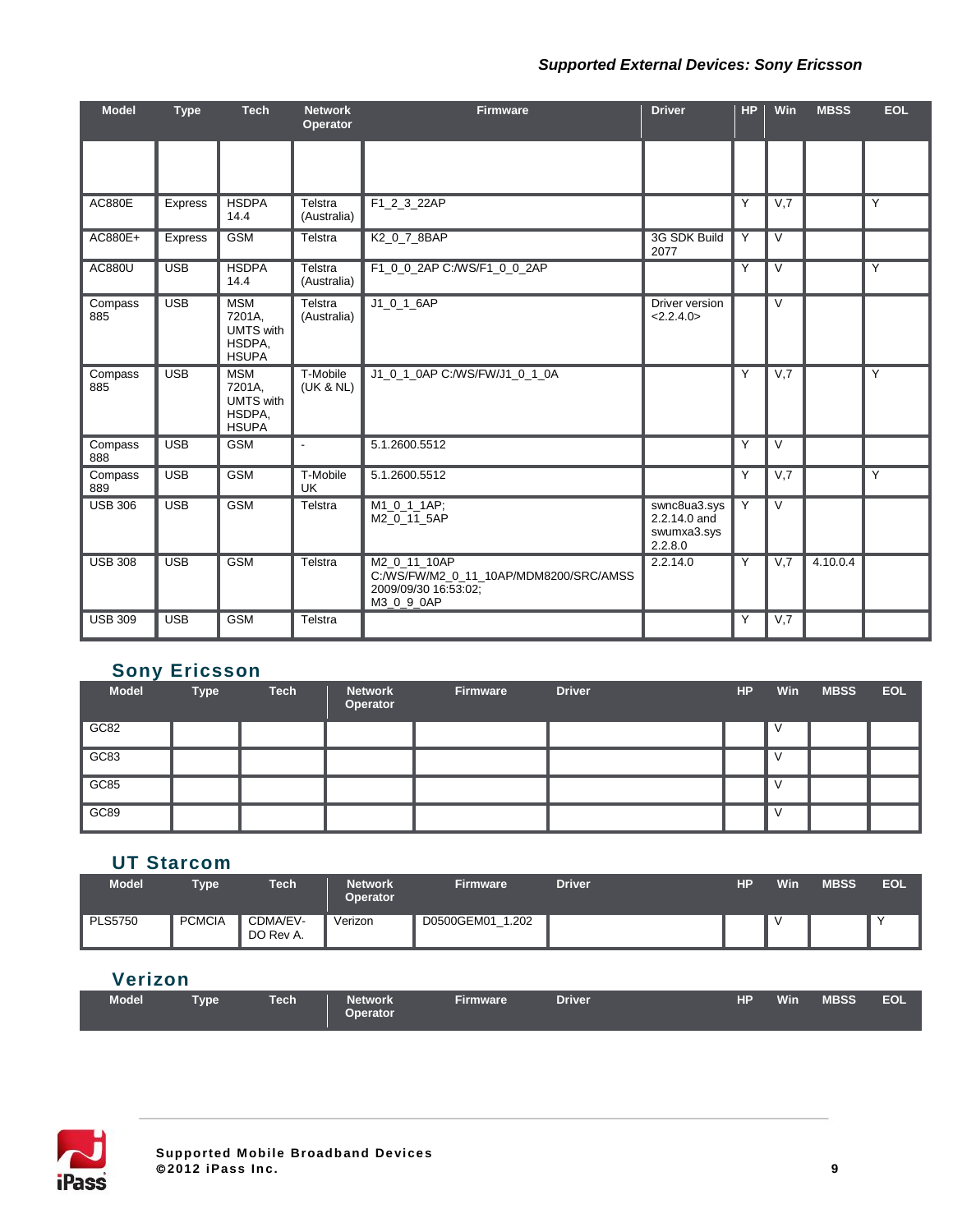| U720<br>(Novatel MCD<br>3000) | <b>USB</b> | CDMA/EV-<br>DO Rev A. | Verizon |  |  |  |
|-------------------------------|------------|-----------------------|---------|--|--|--|
| Audiovox<br>PC5740            |            | CDMA/EV-<br>DO Rev O  |         |  |  |  |

## **Vodafone**

| <b>Model</b> | <b>Type</b> | <b>Tech</b> | <b>Network</b><br><b>Operator</b> | <b>Firmware</b> | <b>Driver</b> | HР | Win | <b>MBSS</b> | EOL |
|--------------|-------------|-------------|-----------------------------------|-----------------|---------------|----|-----|-------------|-----|
| Globetrotter |             |             |                                   |                 |               |    |     |             |     |

## **VTION**

| <b>Model</b> | <b>Type</b>    | <b>Tech</b> | <b>Network</b><br>Operator      | <b>Firmware</b>   | <b>Driver</b> | HP | <b>Win</b> | <b>MBSS</b> | <b>EOL</b> |
|--------------|----------------|-------------|---------------------------------|-------------------|---------------|----|------------|-------------|------------|
| V1802e       | <b>PCMCIA</b>  |             | China<br>Unicom                 | EM602R04          | 1.1.0.15      |    |            |             |            |
| V1806        | <b>PCMCIA</b>  | CDMA/1XRTT  | China<br>Unicom                 | <b>SCMSV01.09</b> |               |    | v          |             |            |
| V1880        | <b>Express</b> | CDMA/1XRTT  | China<br>Telecom<br><b>RUIM</b> | SCMSR00.00.12     | 2.0.2.9       |    | v          |             |            |

## **ZTE**

| <b>Model</b> | <b>Type</b>   | <b>Tech</b>             | <b>Network</b><br><b>Operator</b>      | <b>Firmware</b>              | <b>Driver</b> | HP | <b>Win</b> | <b>MBSS</b> | <b>EOL</b> |
|--------------|---------------|-------------------------|----------------------------------------|------------------------------|---------------|----|------------|-------------|------------|
| <b>110FU</b> | <b>USB</b>    | <b>GSM</b>              |                                        | BD IIJP673C1V1.0.0B04        | 1.2050.0.9    | Υ  | V          |             |            |
| <b>120FU</b> | <b>USB</b>    | <b>GSM</b>              |                                        | BD IIJP673C1V1.0.0B05        |               |    |            | 5.0.0.20    |            |
| AC 560       | <b>USB</b>    | CDMA/EV-<br>DO Rev A.   | China<br>Unicom                        | BD CT AC580 RNNN01NV1.0.0B06 | 5.2050.0.6    |    | V,7        |             |            |
| MF 332       | <b>PCMCIA</b> | <b>HSDPA</b><br>3.6Mbps | Telstra                                | T03 NLTELP663M2V1.0.3B07 1   | 1.2040.0.5    |    |            | 5.0.0.20    |            |
| MF 633+      | <b>USB</b>    | GSM,<br><b>HSDPA</b>    | Telstra                                | M01                          | 1.2059.0.8    |    |            | 5.0.0.20    |            |
| MF 636       | <b>USB</b>    | GSM,<br><b>HSDPA</b>    | iRoam<br>Canada,<br>Telstra<br>Turbo 7 | BD ROGERP673M2V1.0.0B03      | 1.2050.0.6    |    | V,7        |             | Y          |

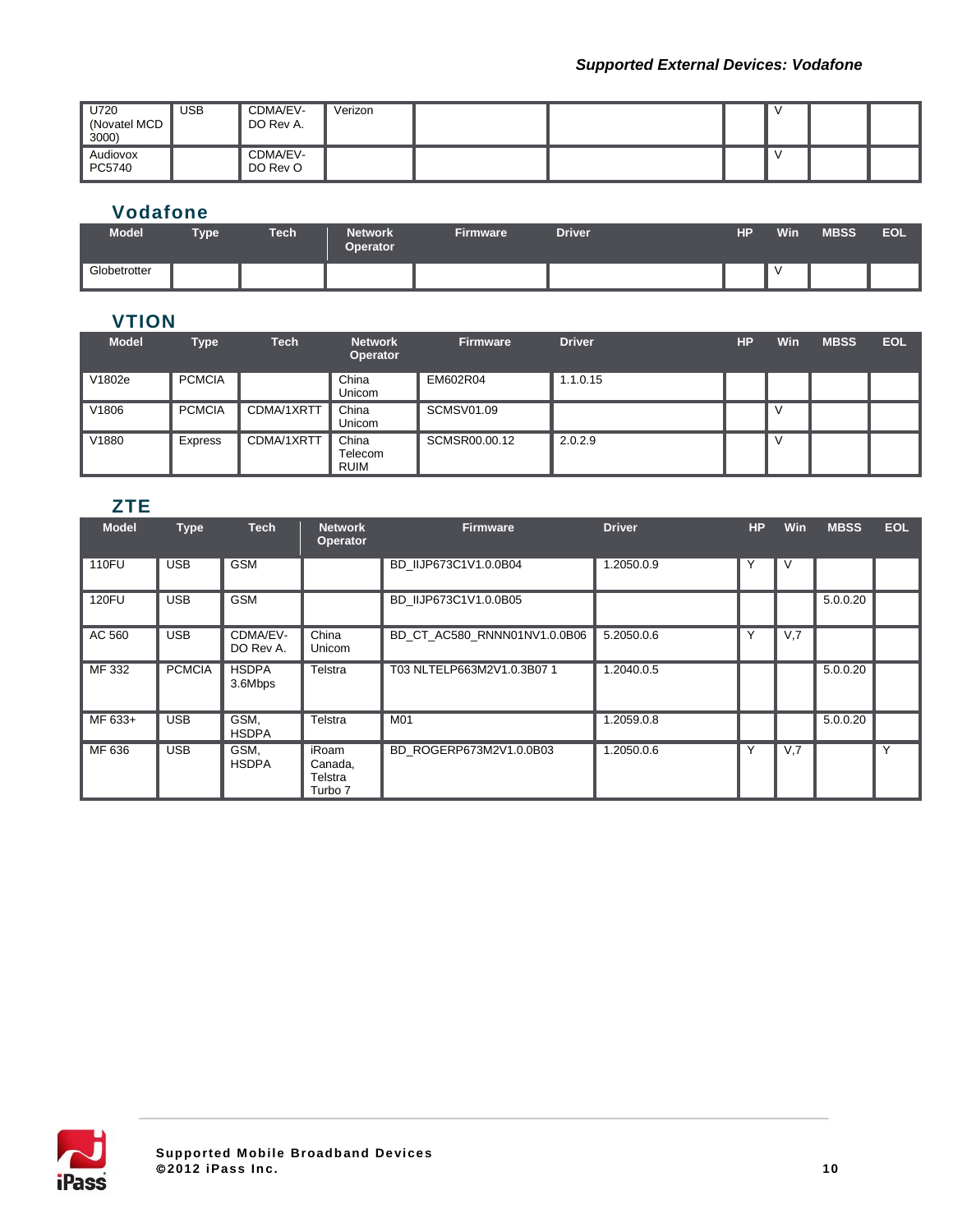# **Supported Embedded Devices**

The following table lists all embedded devices supported by the Mobile Broadband Subsystem.

- **Model:** the specific model supported.
- **Laptop**: laptop make and model in which the tested device was embedded.
- **Tech:** Mobile Broadband technology type.
- **Network Operator:** operator of the network on which the device was successfully tested.  $\mathcal{L}_{\rm{max}}$
- $\mathcal{L}_{\rm{max}}$ **Firmware:** version number of tested firmware.
- **Driver:** version number of tested driver.  $\mathcal{L}^{\mathcal{A}}$
- **Win:** Windows support. All devices are supported on Windows XP. A V indicates Windows Vista support, and a 7 indicates Windows 7 support. (Windows 2000 is no longer supported for any devices.)
- $\sim 10$ **MBSS:** earliest version of the Mobile Broadband Subsystem to support the device.
- $\mathcal{L}_{\mathcal{A}}$ **Notes**: comments as shown.

#### **Dell**

| Model                                                     | Laptop     | Tech       | <b>Network</b><br><b>Operator</b> | <b>Firmware</b>                               | <b>Driver</b> | Win | <b>MBSS</b> | <b>Notes</b>                                                                  |
|-----------------------------------------------------------|------------|------------|-----------------------------------|-----------------------------------------------|---------------|-----|-------------|-------------------------------------------------------------------------------|
| 5530 (Dell branded<br>Ericsson F3507G<br>embedded module) | Dell E6400 | <b>GSM</b> | T-Mobile,<br>UK & NL              | $R1B/1 - on$<br>Vista<br>R1A034-<br>on XP SP3 | 4.48.1.9001   | N   |             | Device has no<br>mechanical power<br>switch; managed by<br>software controls. |

#### **Ericcson**

| <b>Model</b> | Laptop                                     | <b>Tech</b> | <b>Network</b><br><b>Operator</b> | <b>Firmware</b>                                                   | <b>Driver</b>            | Win | <b>MBSS</b> | <b>Notes</b> |
|--------------|--------------------------------------------|-------------|-----------------------------------|-------------------------------------------------------------------|--------------------------|-----|-------------|--------------|
| F3507G       | Lenovo:<br>ThinkPad<br>T500; T400;<br>X200 | <b>HSPA</b> | T-Online<br>(DE)                  | R1A034;<br>R <sub>1</sub> D <sub>06</sub> :<br>R <sub>1</sub> B/1 | 4.47.9002.0;<br>4.50.6.0 | M   |             |              |

#### **Novatel**

| <b>Model</b>                | Laptop                | <b>Tech</b>           | <b>Network</b><br>Operator | <b>Firmware</b>                                         | <b>Driver</b> | Win | <b>MBSS</b> | <b>Notes</b> |
|-----------------------------|-----------------------|-----------------------|----------------------------|---------------------------------------------------------|---------------|-----|-------------|--------------|
| Expedite EU740<br>Minicard  | Dell 5505             | <b>HSDPA</b>          | OBS (FR)                   |                                                         |               | V   |             |              |
| Expedite EU860D<br>MiniCard | <b>Dell 630</b>       | <b>HSDPA</b>          | AT&T                       | 10.10.04.01-<br>01[2007-04-01<br>14:07:19]              |               | V   |             |              |
| Expedite EU870D<br>MiniCard | Dell 630/640          | <b>HSDPA</b>          | OBS (FR)                   |                                                         |               | v   |             |              |
| Novatel Expedite<br>E725    | Dell latitude<br>6400 | CDMA/EV-<br>DO Rev A. | Verizon                    | m6800A-<br>RAPTOR VZN-<br>141 [Apr 05<br>2007 14:00:00] | 3.0.3.0       |     |             |              |

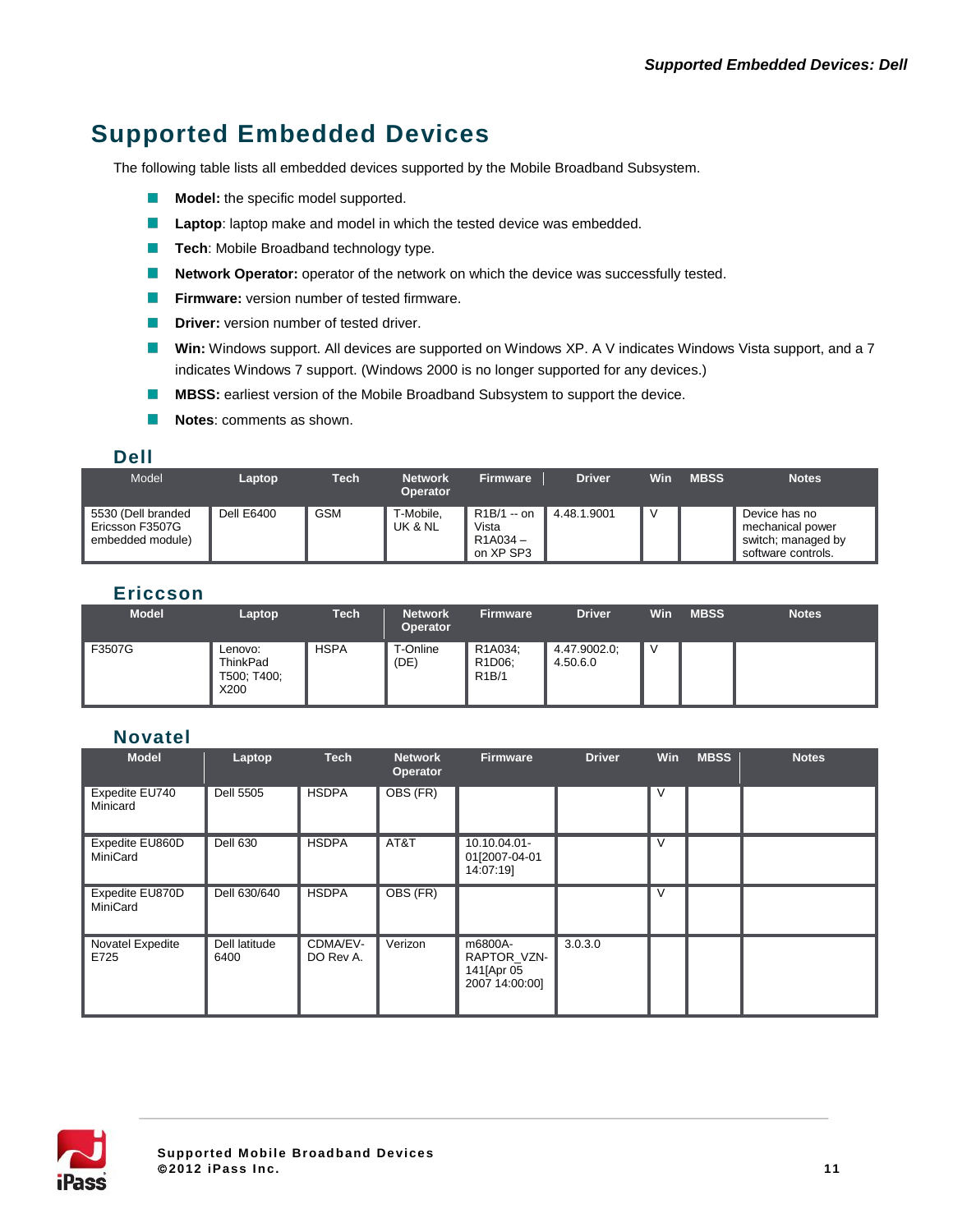## **Option**

| <b>Model</b>   | Laptop                      | <b>Tech</b> | <b>Network</b><br><b>Operator</b> | <b>Firmware</b> | <b>Driver</b>                                                                                                            | Win | <b>MBSS</b> | <b>Notes</b>                                                                  |
|----------------|-----------------------------|-------------|-----------------------------------|-----------------|--------------------------------------------------------------------------------------------------------------------------|-----|-------------|-------------------------------------------------------------------------------|
| <b>GTM 382</b> | Fujitsu<br>Esprimo<br>U9210 | <b>GSM</b>  | T-Mobile<br>(DE)                  | $1.4.1.1$ Hd    | XP<br>gtuhsser.sys<br>< 1.6.0.1<br>Modem.sys<br><5.1.2600.5512<br>(xpsp.080413-<br>$0852$ )<br>gtuhs51.sys<br>< 2.0.3.22 | v   |             | Device has no<br>mechanical power<br>switch; managed by<br>software controls. |

#### **Qualcomm**

| <b>Model</b>     | Laptop                         | <b>Tech</b>         | <b>Network</b><br>Operator                                           | <b>Firmware</b>                                            | <b>Driver</b>                                                                                                       | Win    | <b>MBSS</b> | <b>Notes</b>       |
|------------------|--------------------------------|---------------------|----------------------------------------------------------------------|------------------------------------------------------------|---------------------------------------------------------------------------------------------------------------------|--------|-------------|--------------------|
| <b>GOBI 1000</b> | HP Compaq<br>6735b<br>Notebook | GSM/<br><b>CDMA</b> |                                                                      | D1020-<br>SUUAASFA-<br>4352 1<br>[Apr 14 2008<br>18:00:00] | qcusbserhp.sys <<br>6.0.5.1><br>modem.sys<br>< 6.0.6000.16386<br>(vista_rtm.061101-2205)<br>qcusbnethp.sys<6.0.3.1> | $\vee$ |             |                    |
| <b>GOBI 2000</b> |                                | GSM/<br><b>CDMA</b> | Network A<br>- VZW;<br>Network B<br>- Sprint,<br>and T-<br>Mobile UK | 0a040008                                                   | 2.0.6.4                                                                                                             | V,7    |             | No 64-bit support. |
| GOBI 3000        | Lenovo<br>T420s                | GSM/CDMA            | Vodafone<br>India, Airtel<br>India                                   | D3600-<br>STSUVH-<br>1576 1 [Nov<br>23 2010<br>16:00:00]   | swg3knet01.sys<br>11.8.1011.16                                                                                      | V,7    | 5.2.1.3     |                    |
| <b>GOBI 3000</b> | HP un2430                      | <b>GSM/CDMA</b>     | <b>TMobile</b><br>US.                                                | 0d020008                                                   | swg3kser02.sys<br>11.2.1004.2                                                                                       | V,7    | 5.2.1.3     |                    |

## **Sierra Wireless**

| <b>Model</b> | Laptop                       | <b>Tech</b>  | <b>Network</b><br>Operator  | <b>Firmware</b>                                                      | <b>Driver</b> | <b>Win</b> | <b>MBSS</b> | <b>Notes</b>       |
|--------------|------------------------------|--------------|-----------------------------|----------------------------------------------------------------------|---------------|------------|-------------|--------------------|
| MC8755       | Fujitsu<br>Lifebook<br>E8210 | <b>HSDPA</b> | AT&T,<br><b>OBS</b><br>(FR) |                                                                      |               | V          |             |                    |
| MC8775       | Lenovo<br>T61                | <b>HSDPA</b> | T-Mobile<br>(DE)            | H1 1 8 3MCAP C:/WS/FW/H1 1 8 3                                       |               | V          |             |                    |
| MC8780       | Fujitsu<br>Lifebook<br>P7230 | <b>HSDPA</b> | T-Mobile<br>(DE)            | F1-0-0-10AP C:/WS/FW/F1-0-0-<br>10AP/MSM7200                         |               | $\vee$     |             |                    |
| MC8790       | Fujitsu                      | <b>GSM</b>   | T- Mobile<br>(UK)           | K1 1 1 9AP<br>c:/WS/FW/K1_1_1_9AP/MSM6290/SRC<br>2009/03/03 15:24:39 | 2.2.2.0       | V,7        |             | No 64-bit support. |